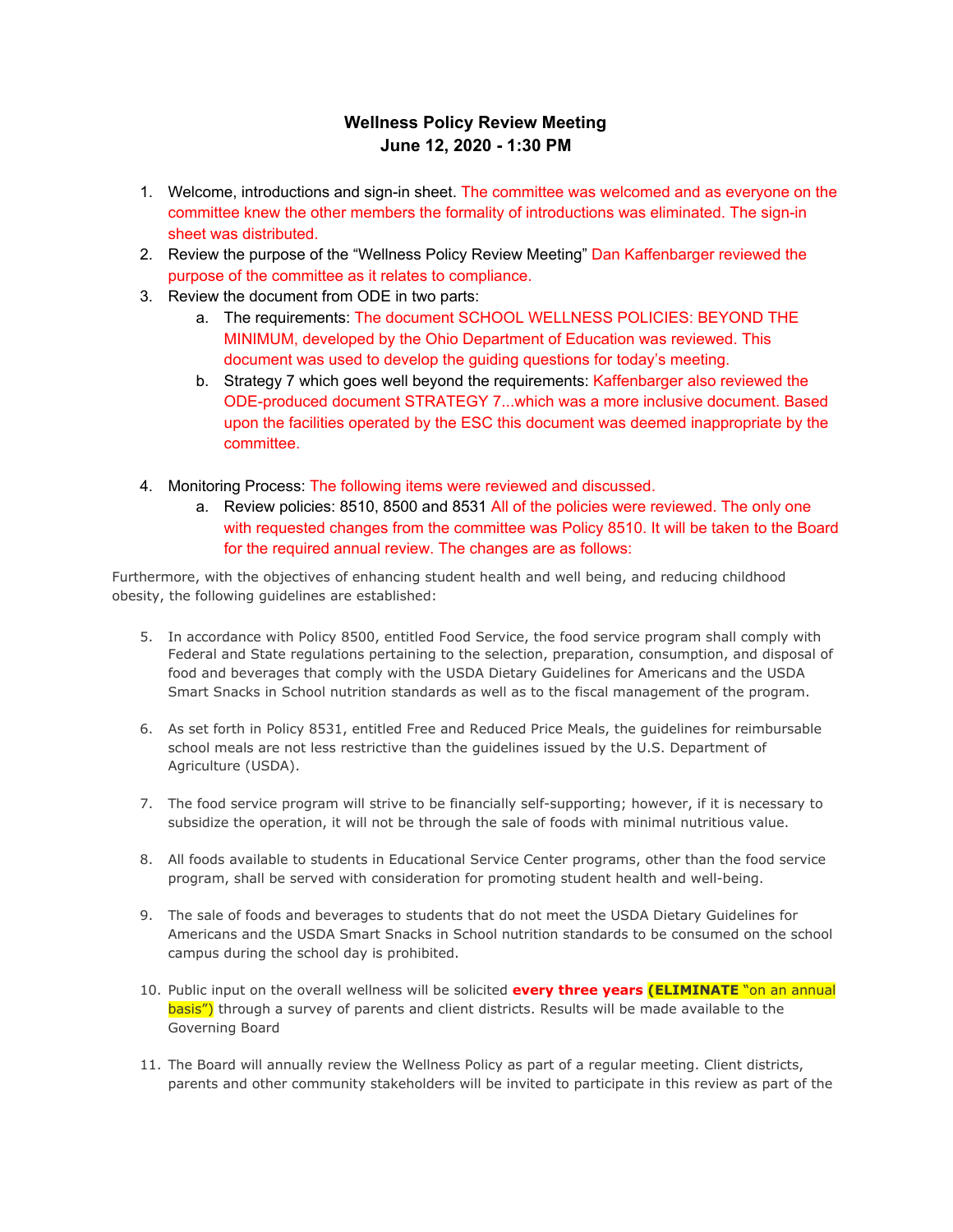regular agenda.

- 12. The Superintendent will ensure that the Wellness Plan is being implemented, monitored and modified as needed.
- 13. The impact of the wellness policy will be evaluated by measuring BMI of each student at the beginning of each academic year and then again at the end of the same academic year to see if that measure is showing positive gains. **ELIMINATE ALL OF "I" THIS IS NO LONGER A REQUIREMENT**
	- a. Goals for promoting school wellness? There were two goals established in 2017, exclusively for Mac-A-Cheek Learning Center. Neither goal was accomplished.
	- b. Standards and nutrition guidelines for all foods and beverages sold to students. This is in effect.
	- c. Standards and nutrition guidelines for all foods and beverages provided, but not sold to students THis is in effect.
	- d. Policy for food and beverage marketing There is a policy for food and beverage marketing.
	- e. Description of public involvement, public updates, policy leadership and evaluation plan This information is available to the public via the ESC Website.
	- f. Establishment of agency wellness policy leadership. The role of the Wellness Committee is established and restricted to compliance.
	- g. Conduct review every three years The last time the Wellness Policy was reviewed by the Wellness Committee was October of 2017. By meeting in June of 2020 the ESC is compliant with this requirement.
	- h. Assess compliance with policy All policies were reviewed and aside from suggested changes in Policy 8510, all other related policies were in compliance.
	- i. Assess how well local wellness policy compares to model policy Our policy developer, NEOLA, ensures that our policies meet the standards and that policies conform to the model policy.
	- j. How is the policy made available to the public? The policies are available to view by the public from the ESC's website.
	- k. The most recent assessment of the policy implementation? The policies were assessed in October of 2017 and again on June 12, 2020.
	- l. Records showing policy review and updates and those involved in the process. A sign in sheet of the participants from the June 12th meeting is available upon request.
	- m. How stakeholders were made aware of their ability to participate? The stakeholders were invited via email.
	- n. Annual updates to and about the wellness policy? The ESC Governing Board annually reviews Policy 8510, which is the ESC's Wellness POlicy.
	- o. Triennial assessment, including progress toward meeting the goals of the policy? Per the requirement, the policies were reviewed on June 12, 2020. This is well before the three year deadline which was technically October 30, 2020. The goals established in October of 2017 were reviewed
- 14. Should we add others to our team? Due to the nature of the ESC it was determined that no more members are needed on the Wellness Committee.
- 15. Should we meet annually? In order to give more attention to the goals that will be established by the Wellness Committee it was decided that we will meet annually in June to review progress.